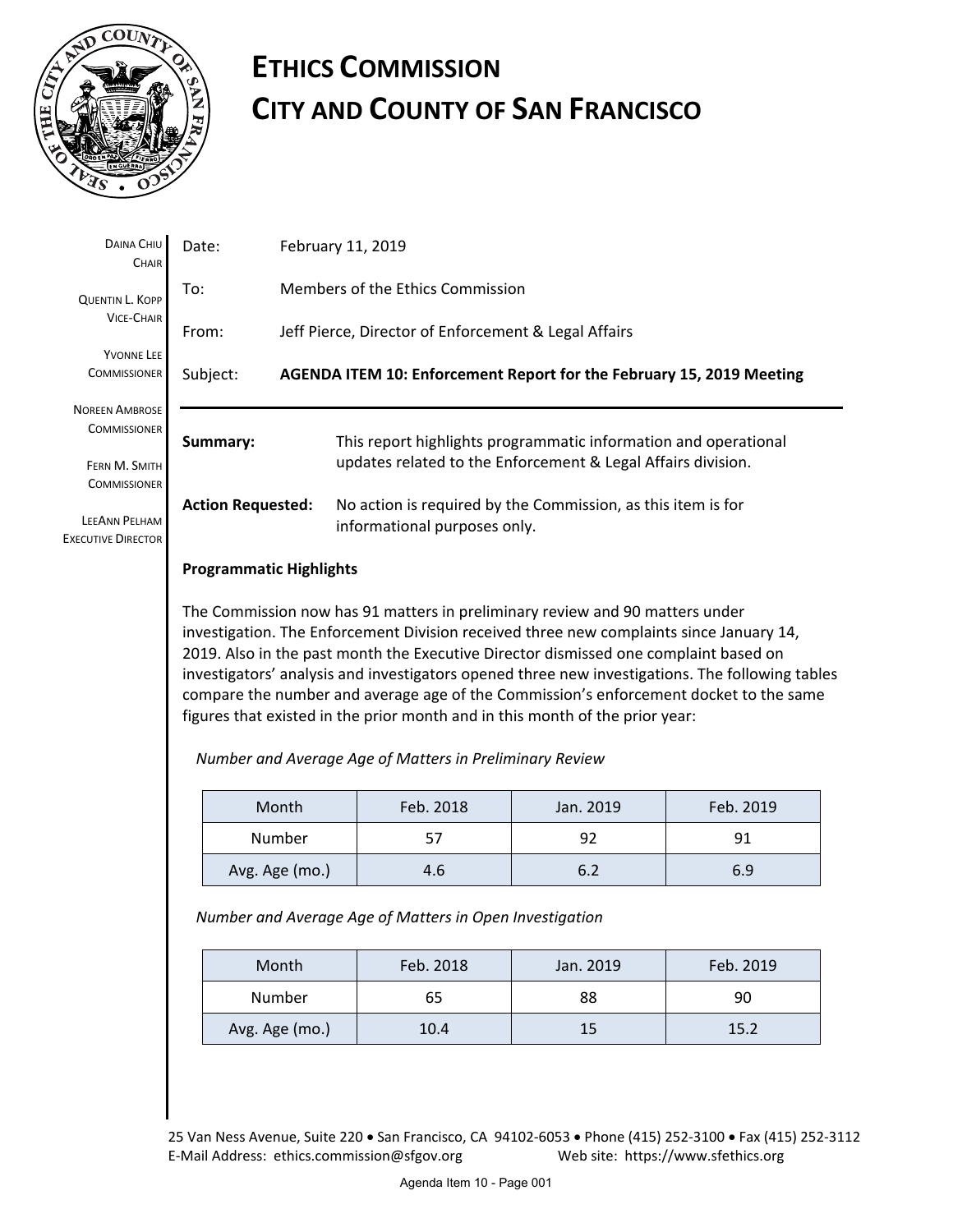Attachment 1 contains additional detail regarding the type and age of matters under preliminary review. Attachment 2 contains additional similar detail regarding open investigations.

## **Staff Training**

Investment in ongoing learning among staff to support professional development and retention is a key organizational priority. Toward that end, the Enforcement Division continues to identify valuable ways to support and enhance the knowledge, skills, and abilities we bring to our work.

Staff of the Fair Political Practices Commission have agreed conduct a workshop for Staff of the Ethics Commission on the substantive law governing conflicts of interest and best practices for investigating allegations of a conflict of interest. We will welcome the FPPC staff in late March.

Additionally, investigators are lining up key trainings over the next several months that will further enhance the ability of the Enforcement Division to fulfill its mandate. The federal Council of the Inspectors General on Integrity and Efficiency offers trainings not only to federal Inspectors General personnel but also to state and local counterparts. Availability permitting, investigators will be participating in trainings on investigative writing and on methods and legal issues related to investigating public corruption.

## **Operational Updates/Investigative Caseload Data**

Investigative matters under the jurisdiction of the Ethics Commission merit investigation after the Enforcement Director's preliminary review finds there is reason to believe a violation of law may have occurred. Once the Enforcement Director has made that determination, the Enforcement division forwards the complaint to the City Attorney and District Attorney under San Francisco Charter section C3.699-13(a) and the complaint is converted into an open investigation. Table 1 summarizes the number of pending open investigations within the Ethics Commission's jurisdiction that remained pending as of November 7, 2018 and as compared to the prior reporting period. As noted above, more detailed information about the Commission's enforcement caseload is provided in Attachments 1 and 2.

| Type                       | January 2019 | February 2019 |  |
|----------------------------|--------------|---------------|--|
| Campaign Finance           | 38           | 39            |  |
| <b>Governmental Ethics</b> | 34           | 34            |  |
| Lobbyist Ordinance         | n            |               |  |
| Whistleblower Retaliation  |              |               |  |
| Sunshine Ordinance         |              |               |  |
| Total                      | 88           | 90            |  |

Table 1 – Summary of Open Investigations by Type as of February 11, 2019:

#### **Referrals to Bureau of Delinquent Revenues**

Table 2 – Summary of the status of accounts that remain after referral by the Ethics Commission to the City's Bureau of Delinquent Revenues.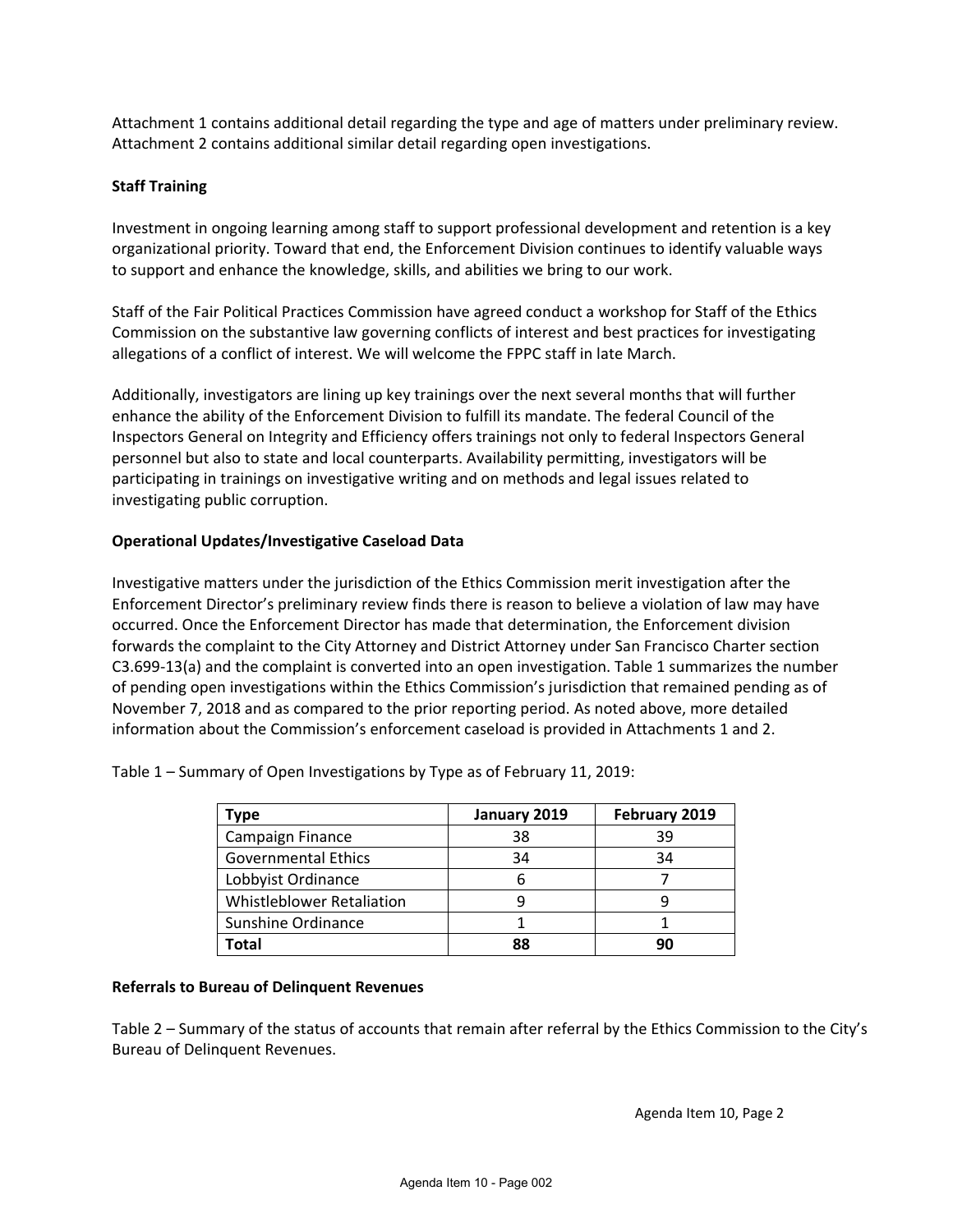| Committee/  | Treasurer/     | Referral    | Last          | <b>Original</b> | <b>Current</b> | General       | <b>Status</b>     |
|-------------|----------------|-------------|---------------|-----------------|----------------|---------------|-------------------|
| Filer & ID# | Responsible    | <b>Date</b> | <b>Action</b> | <b>Amount</b>   | <b>Balance</b> | <b>Status</b> |                   |
|             | <b>Officer</b> |             | <b>Date</b>   | <b>Referred</b> |                |               |                   |
| Chris       | Chris          | 7/12/13     | 1/31/19       | \$              | \$             | Judgment      | Mr. Jackson has   |
| Jackson     | Jackson        |             |               | 6,601.00        | 5,100.99       |               | vacated his       |
| 1347066     |                |             |               |                 |                |               | place of          |
|             |                |             |               |                 |                |               | residence. Skip   |
|             |                |             |               |                 |                |               | Tracing to locate |
|             |                |             |               |                 |                |               | Mr. Jackson's     |
|             |                |             |               |                 |                |               | place of          |
|             |                |             |               |                 |                |               | residence,        |
|             |                |             |               |                 |                |               | employment        |
|             |                |             |               |                 |                |               | and additional    |
|             |                |             |               |                 |                |               | assets.           |
|             |                |             |               |                 |                |               | According to all  |
|             |                |             |               |                 |                |               | available         |
|             |                |             |               |                 |                |               | information he    |
|             |                |             |               |                 |                |               | is unemployed.    |
|             |                |             |               |                 |                |               | An Order of       |
|             |                |             |               |                 |                |               | Examination       |
|             |                |             |               |                 |                |               | Hearing has       |
|             |                |             |               |                 |                |               | been              |
|             |                |             |               |                 |                |               | rescheduled for   |
|             |                |             |               |                 |                |               | $4/18/19$ (to     |
|             |                |             |               |                 |                |               | allow more time   |
|             |                |             |               |                 |                |               | to serve the      |
|             |                |             |               |                 |                |               | debtor), where    |
|             |                |             |               |                 |                |               | the debtor is     |
|             |                |             |               |                 |                |               | ordered to        |
|             |                |             |               |                 |                |               | appear to         |
|             |                |             |               |                 |                |               | disclose assets.  |
| Chris       | Chris          | 9/26/16     | 1/31/19       | \$              | \$             | Judgment      | See above.        |
| Jackson     | Jackson        |             |               | 6,100.00        | 6,100.00       |               |                   |
| 22-12119    |                |             |               |                 |                |               |                   |
|             |                |             |               |                 |                |               |                   |
| Committee   | Jacqueline     | 5/1/15      | 1/31/19       | \$              | \$             | Judgment      | Ms. Norman has    |
| to Elect    | Norman         |             |               | 9,000.00        | 9,000.00       |               | vacated her       |
| Norman for  |                |             |               |                 |                |               | family place of   |
| Supervisor  |                |             |               |                 |                |               | residence.        |
|             |                |             |               |                 |                |               | According to all  |
| 14-131112   |                |             |               |                 |                |               | available         |
|             |                |             |               |                 |                |               | information she   |
|             |                |             |               |                 |                |               | is unemployed.    |
|             |                |             |               |                 |                |               | Skip Tracing to   |

Agenda Item 10, Page 3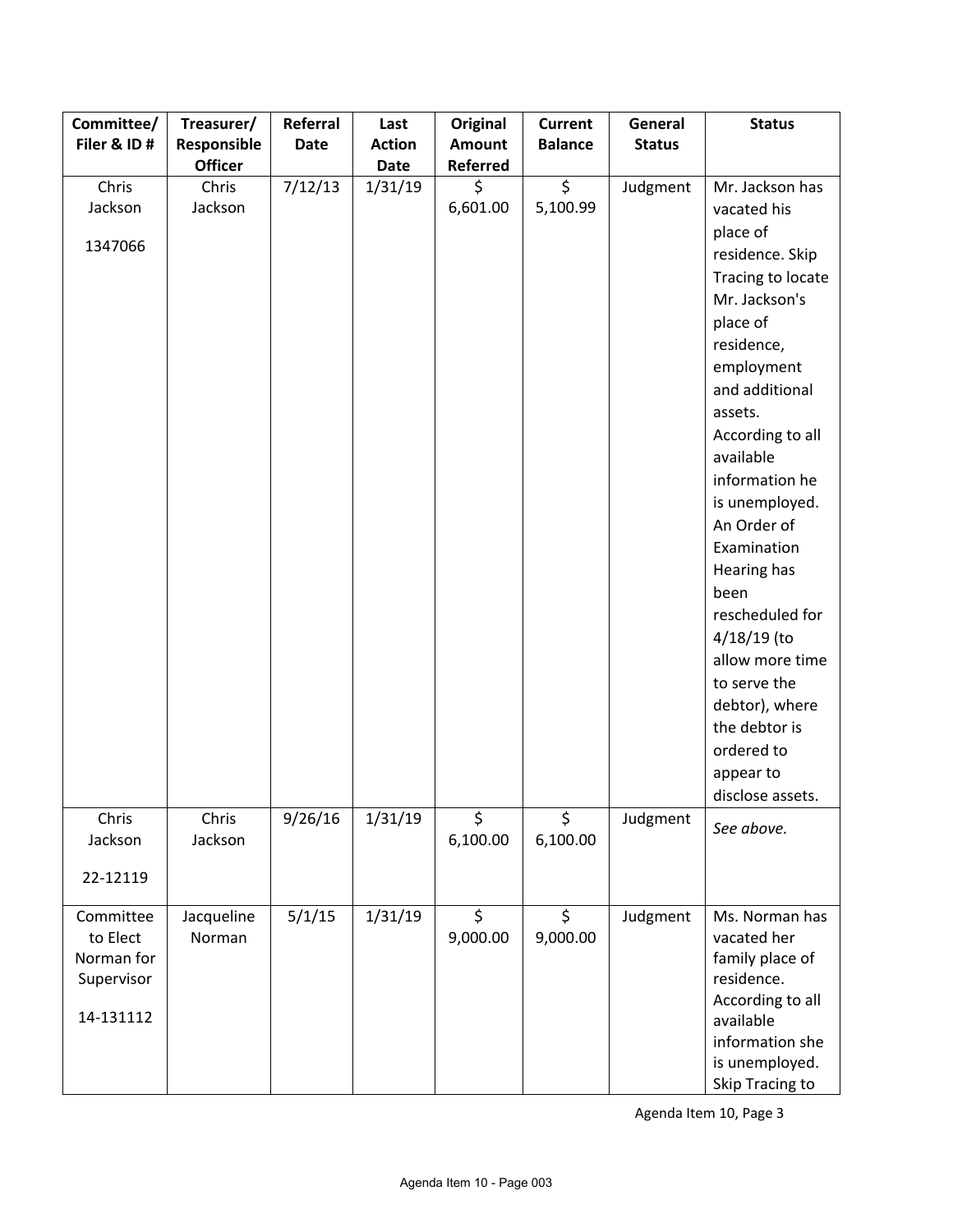| Committee/  | Treasurer/     | Referral    | Last          | <b>Original</b> | <b>Current</b> | General       | <b>Status</b>      |
|-------------|----------------|-------------|---------------|-----------------|----------------|---------------|--------------------|
| Filer & ID# | Responsible    | <b>Date</b> | <b>Action</b> | <b>Amount</b>   | <b>Balance</b> | <b>Status</b> |                    |
|             | <b>Officer</b> |             | <b>Date</b>   | Referred        |                |               |                    |
|             |                |             |               |                 |                |               | locate place of    |
|             |                |             |               |                 |                |               | residence, place   |
|             |                |             |               |                 |                |               | of employment,     |
|             |                |             |               |                 |                |               | and additional     |
|             |                |             |               |                 |                |               | assets. An Order   |
|             |                |             |               |                 |                |               | of Examination     |
|             |                |             |               |                 |                |               | Hearing has        |
|             |                |             |               |                 |                |               | been               |
|             |                |             |               |                 |                |               | rescheduled for    |
|             |                |             |               |                 |                |               | 4/18/19 (to        |
|             |                |             |               |                 |                |               | allow more time    |
|             |                |             |               |                 |                |               | to serve the       |
|             |                |             |               |                 |                |               | debtor), where     |
|             |                |             |               |                 |                |               | the debtor is      |
|             |                |             |               |                 |                |               | ordered to         |
|             |                |             |               |                 |                |               | appear to          |
|             |                |             |               |                 |                |               | disclose assets.   |
| Isabel      | Isabel         | 3/23/16     | 1/31/19       | \$              | \$             | Legal         | Collaborating      |
| Urbano      | Urbano         |             |               | 7,000.00        | 6,850.00       | Review        | with the Legal     |
|             |                |             |               |                 |                |               | Department on      |
| SFO-153993  |                |             |               |                 |                |               | the viability to   |
|             |                |             |               |                 |                |               | file the           |
|             |                |             |               |                 |                |               | Summons to         |
|             |                |             |               |                 |                |               | Complaint, and     |
|             |                |             |               |                 |                |               | the Proof of       |
|             |                |             |               |                 |                |               | Service in NY, NY. |
| Lynette     | Lynette        | 12/29/16    | 11/14/18      | \$              | $\zeta$        | Bankruptcy    | The debtor         |
| Sweet       | Sweet          |             |               | 74,408.19       | 74,408.19      |               | refiled under BK   |
|             |                |             |               |                 |                |               | case 18-31033.     |
| 1324331     |                |             |               |                 |                |               | The Bankruptcy     |
|             |                |             |               |                 |                |               | unit filed a claim |
|             |                |             |               |                 |                |               | for the new BK     |
|             |                |             |               |                 |                |               | case. Proof of     |
|             |                |             |               |                 |                |               | claim filed        |
|             |                |             |               |                 |                |               | 11/14/2018.        |
|             |                |             |               |                 |                |               | Next hearing       |
|             |                |             |               |                 |                |               | date 2/20/2019.    |
|             |                |             |               |                 |                |               |                    |
|             |                |             |               |                 |                | Total:        | \$101,459.18       |

I look forward to answering any questions you might have at the upcoming Commission meeting.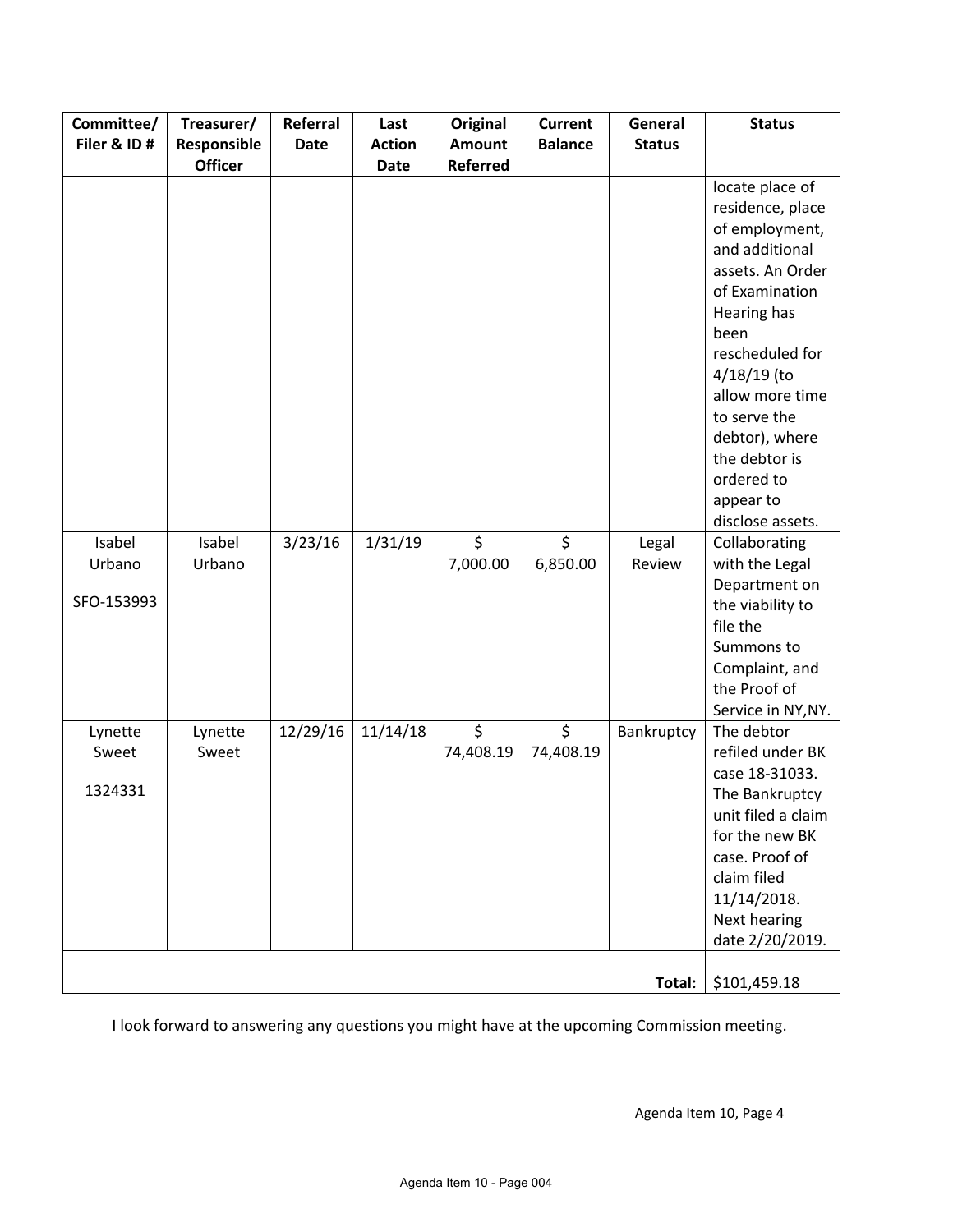

## **Agenda Item 10, Attachment 1**

Matters in Preliminary Review by Type





Average Age of Matters in Preliminary Review by Type

 Agenda Item 10, Page 5